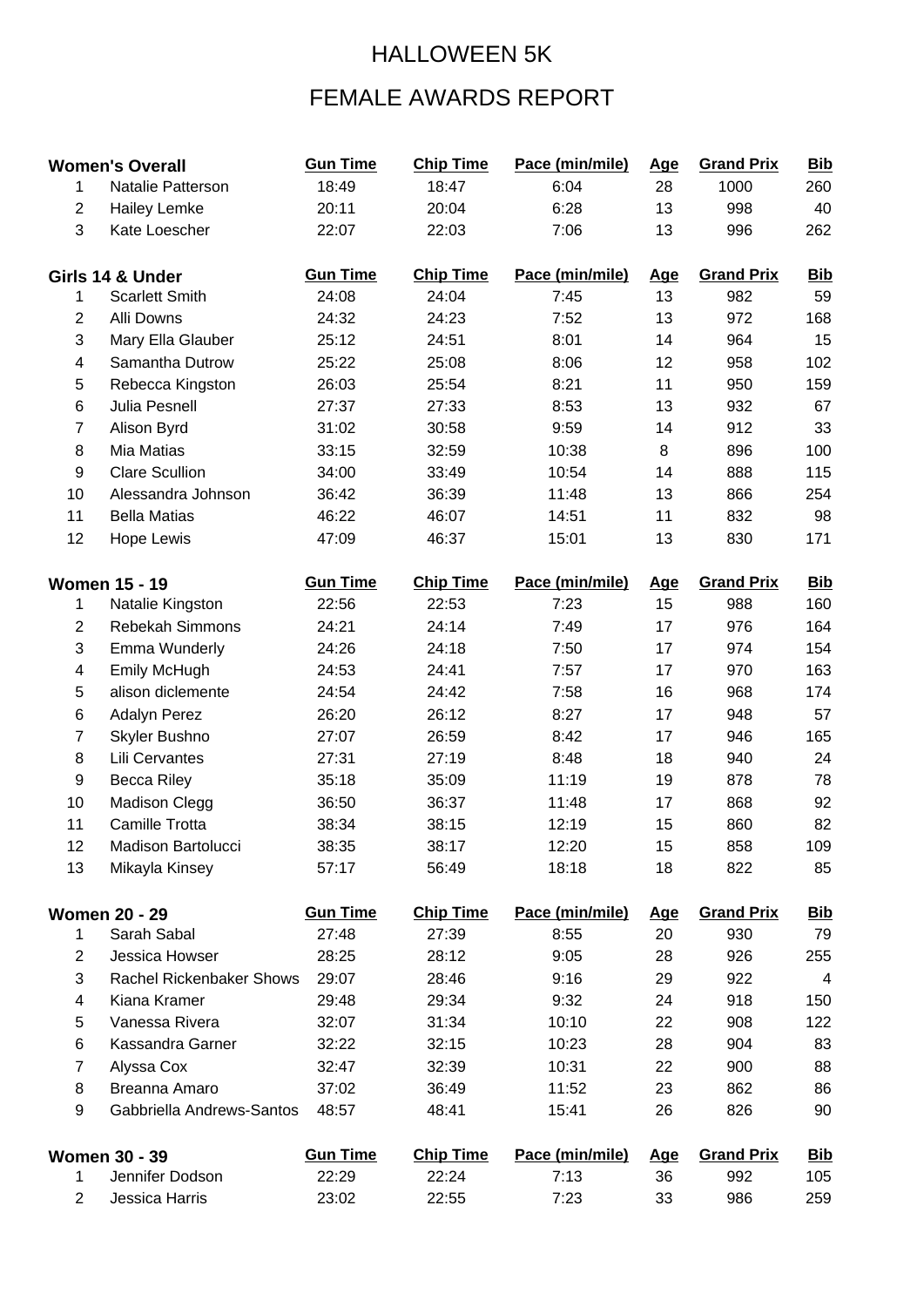|                         | Women 30 - 39 continued             | <b>Gun Time</b> | <b>Chip Time</b> | Pace (min/mile) | <u>Age</u>       | <b>Grand Prix</b> | <b>Bib</b>     |
|-------------------------|-------------------------------------|-----------------|------------------|-----------------|------------------|-------------------|----------------|
| 3                       | <b>Brittany Walman</b>              | 24:12           | 24:08            | 7:47            | 31               | 980               | 257            |
| $\overline{\mathbf{4}}$ | <b>Monica Cervantes</b>             | 25:18           | 25:06            | 8:05            | 38               | 960               | 23             |
| 5                       | Kerrianne Rouse                     | 25:17           | 25:12            | 8:07            | 36               | 956               | 42             |
| 6                       | <b>Stacy Carlton</b>                | 25:53           | 25:37            | 8:15            | 36               | 952               | 112            |
| $\overline{7}$          | Ashley Gustafson                    | 27:51           | 27:29            | 8:51            | 31               | 934               | 13             |
| $\bf 8$                 | Megan McDonald                      | 29:24           | 29:02            | 9:21            | 31               | 920               | 50             |
| $\boldsymbol{9}$        | Jennifer Gale                       | 31:53           | 31:20            | 10:06           | 31               | 910               | $\mathbf{1}$   |
| 10                      | Katrina Binford-Randolph            | 32:32           | 32:15            | 10:24           | 30               | 902               | 47             |
| 11                      | Lauren Hilbert                      | 33:39           | 33:33            | 10:49           | 33               | 892               | 121            |
| 12                      | Kelly Brown                         | 34:55           | 34:44            | 11:11           | 36               | 882               | 87             |
| 13                      | Amanda Loveless                     | 39:02           | 38:55            | 12:32           | 34               | 856               | 36             |
| 14                      | Elizabeth Ferguson                  | 41:33           | 41:15            | 13:17           | 36               | 848               | 119            |
| 15                      | Diana Cloud                         | 41:33           | 41:16            | 13:17           | 36               | 846               | 134            |
| 16                      | <b>Erin Barker</b>                  | 41:44           | 41:29            | 13:22           | 35               | 844               | 80             |
| 17                      | lorraine kinsey                     | 57:15           | 56:47            | 18:17           | 39               | 824               | 84             |
|                         | <b>Women 40 - 49</b>                | <b>Gun Time</b> | <b>Chip Time</b> | Pace (min/mile) | <u>Age</u>       | <b>Grand Prix</b> | <b>Bib</b>     |
| $\mathbf{1}$            | Sara Gilliam                        | 22:21           | 22:15            | 7:10            | 43               | 994               | 58             |
| $\overline{c}$          | <b>Tiaisha Myers</b>                | 22:47           | 22:38            | 7:18            | 42               | 990               | 123            |
| 3                       | Michelle Lemke                      | 23:47           | 23:39            | 7:37            | 44               | 984               | $\,6$          |
| $\overline{\mathbf{4}}$ | lisa lapier                         | 24:21           | 24:12            | 7:48            | 48               | 978               | 72             |
| 5                       | Karen Wingeart                      | 25:08           | 25:02            | 8:04            | 46               | 962               | 157            |
| 6                       | Lauren Mackenzie                    | 25:37           | 25:25            | 8:12            | 44               | 954               | 143            |
| $\overline{7}$          | <b>Tracey Watterson</b>             | 27:27           | 27:00            | 8:42            | 48               | 944               | 106            |
| 8                       | Rachael Glauber                     | 27:43           | 27:22            | 8:49            | 40               | 938               | 127            |
| $\boldsymbol{9}$        | Jenny Cutalo Patterson              | 27:50           | 27:39            | 8:55            | 42               | 928               | 11             |
| 10                      | Jennifer Barlet                     | 32:11           | 31:39            | 10:12           | 48               | 906               | 81             |
| 11                      | <b>Alison Dutrow</b>                | 33:14           | 32:58            | 10:37           | 40               | 898               | 97             |
| 12                      | <b>Catherine Fox</b>                | 33:29           | 33:09            | 10:41           | 44               | 894               | 30             |
| 13                      | Melissa Hughes                      | 36:06           | 35:48            | 11:32           | 40               | 872               | 74             |
| 14                      | Martha Avila                        | 36:42           | 36:07            | 11:38           | 45               | 870               | 8              |
| 15                      | Christina Thurby                    | 37:09           | 36:46            | 11:51           | 43               | 864               | 266            |
| 16                      | Rebecca Fausett                     | 41:44           | 41:29            | 13:22           | 44               | 842               | 63             |
| 17                      | Joy Lewis                           | 47:11           | 46:38            | 15:01           | 45               | 828               | 169            |
|                         | <b>Women 50 - 59</b>                | <b>Gun Time</b> | <b>Chip Time</b> | Pace (min/mile) | <u>Age</u>       | <b>Grand Prix</b> | <u>Bib</u>     |
| $\mathbf{1}$            | Helena Bozarth                      | 24:55           | 24:49            | 8:00            | 54               | 966               | 128            |
| $\overline{2}$          | Barbara Eilenfield                  | 27:22           | 27:16            | 8:47            | 58               | 942               | 35             |
| 3                       | Patricia Kramer                     | 35:16           | 35:02            | 11:17           | 52               | 880               | 26             |
| 4                       | <b>Christine Howard</b>             | 36:07           | 35:39            | 11:29           | 51               | 876               | 25             |
| 5                       | Sandra Gibbs                        | 36:07           | 35:40            | 11:30           | 50               | 874               | 27             |
| 6                       | carol curtis                        | 39:45           | 38:58            | 12:33           | 59               | 854               | 124            |
| $\overline{7}$          | Angie Young                         | 39:40           | 39:25            | 12:42           | 50               | 852               | 120            |
| 8                       | Ana Rivera                          | 40:18           | 39:36            | 12:45           | 50               | 850               | $\overline{2}$ |
| 9                       | <b>Theresa Scott</b>                |                 |                  | 13:36           |                  | 840               | 117            |
|                         |                                     | 42:53           | 42:12            |                 | 55               |                   |                |
| 10<br>11                | Debra Shows<br>Jennifer Clegg       | 43:12<br>46:21  | 42:51<br>46:03   | 13:48<br>14:50  | 59<br>50         | 836<br>834        | 29<br>91       |
|                         |                                     | <b>Gun Time</b> | <b>Chip Time</b> | Pace (min/mile) |                  | <b>Grand Prix</b> | <b>Bib</b>     |
| 1                       | Women60 & Over<br>Leslie Rigby Kash | 27:35           | 27:24            | 8:50            | <u>Age</u><br>64 | 936               | 140            |
| $\overline{2}$          | Angela Anderson                     | 28:30           | 28:18            | 9:07            | 61               | 924               | 75             |
| 3                       | Amanda Deshler                      | 30:16           | 29:55            | 9:38            | 62               | 916               | 54             |
|                         |                                     |                 |                  |                 |                  |                   |                |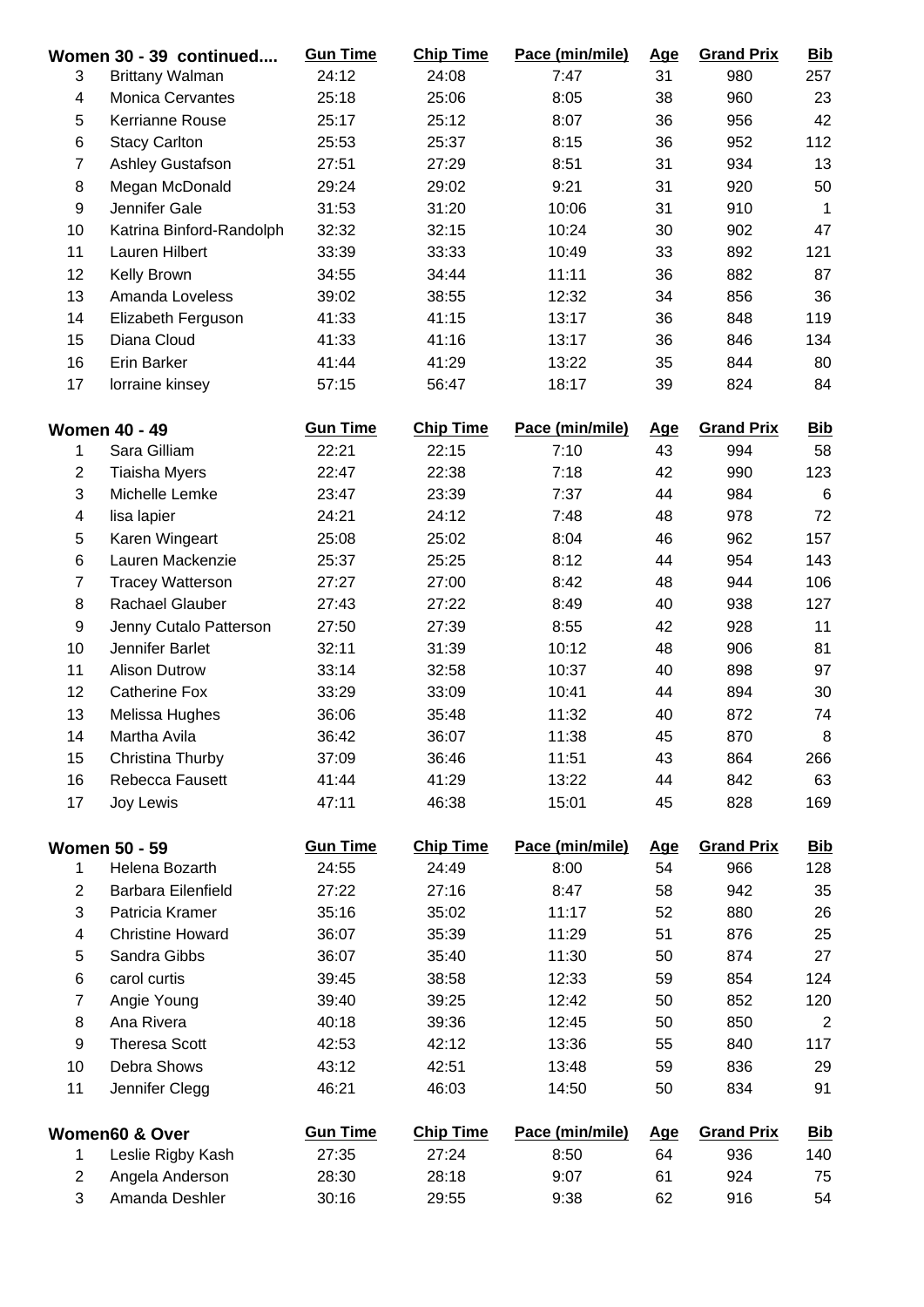| Women60 & Over continued Gun Time |                           | <b>Chip Time</b> | Pace (min/mile) | <u>Age</u> | <b>Grand Prix</b> | <b>Bib</b> |     |
|-----------------------------------|---------------------------|------------------|-----------------|------------|-------------------|------------|-----|
| 4                                 | Nancy Crippen             | 30:52            | 30:20           | 9:47       | 73                | 914        | 66  |
| 5                                 | Melinda Marks             | 33:53            | 33:36           | 10:49      | 63                | 890        | 93  |
| 6                                 | <b>Elizabeth Palacios</b> | 34:06            | 33:55           | 10:56      | 66                | 886        | 12  |
|                                   | Oldldyrnr-Debra Jackson   | 34:51            | 34:38           | 11:10      | 60                | 884        | 19  |
|                                   | Kimberly Emison           | 42:49            | 42:31           | 13:42      | 64                | 838        | 129 |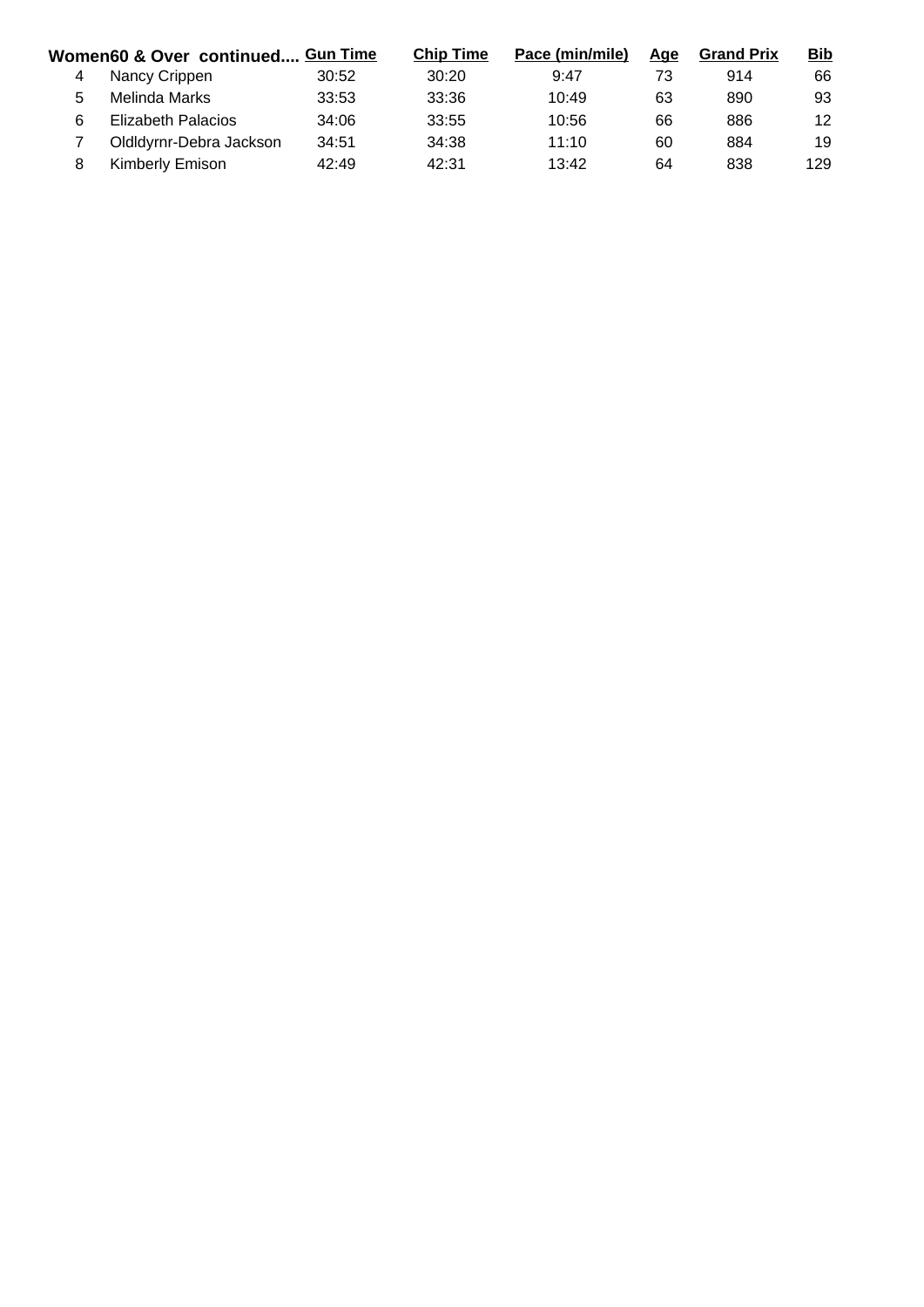## HALLOWEEN 5K

## MALE AWARDS REPORT

|                         | <b>Men's Overall</b>     | <b>Gun Time</b> | <b>Chip Time</b> | Pace (min/mile) | <u>Age</u> | <b>Grand Prix</b> | <b>Bib</b> |
|-------------------------|--------------------------|-----------------|------------------|-----------------|------------|-------------------|------------|
| 1                       | Chris Pirch              | 16:37           | 16:37            | 5:21            | 40         | 1000              | 70         |
| $\overline{2}$          | Jared Jenkins            | 17:06           | 17:05            | 5:31            | 40         | 998               | 144        |
| 3                       | Justin Polcha            | 17:14           | 17:13            | 5:33            | 16         | 996               | 253        |
|                         | Boys 14 & Under          | <b>Gun Time</b> | <b>Chip Time</b> | Pace (min/mile) | <b>Age</b> | <b>Grand Prix</b> | <b>Bib</b> |
|                         | <b>Charles Schilling</b> | 17:53           | 17:51            | 5:45            | 14         | 990               | 252        |
| $\overline{2}$          | Cameron Sidebotham       | 17:54           | 17:53            | 5:46            | 14         | 988               | 28         |
| 3                       | <b>Brady Brennan</b>     | 18:33           | 18:31            | 5:58            | 14         | 982               | 34         |
| 4                       | Justin Rau               | 18:42           | 18:41            | 6:01            | 13         | 980               | 138        |
| 5                       | ethan lapier             | 19:39           | 19:36            | 6:19            | 13         | 970               | 73         |
| 6                       | Jacob Korn               | 20:01           | 19:59            | 6:27            | 12         | 962               | 52         |
| $\overline{7}$          | <b>Landon Mills</b>      | 21:11           | 21:09            | 6:49            | 14         | 948               | 55         |
| 8                       | <b>Timothy Wingeart</b>  | 21:31           | 21:29            | 6:55            | 11         | 944               | 158        |
| 9                       | Landon Watterson         | 21:51           | 21:47            | 7:01            | 12         | 940               | 108        |
| 10                      | Ian Nelson               | 27:27           | 27:24            | 8:50            | 13         | 900               | 258        |
| 11                      | Aiden Fox                | 31:18           | 30:58            | 9:59            | 14         | 876               | 31         |
| 12                      | Ryan colvin              | 34:34           | 34:25            | 11:05           | 13         | 864               | 146        |
| 13                      | <b>Brady Fox</b>         | 34:53           | 34:34            | 11:08           | 12         | 862               | 32         |
| 14                      | <b>Emily Weeks</b>       | 36:53           | 36:34            | 11:47           | 12         | 860               | 113        |
| 15                      | Jakob Matias             | 37:16           | 37:02            | 11:56           | 13         | 850               | 99         |
| 16                      | <b>Caleb Lewis</b>       | 46:58           | 46:24            | 14:57           | 11         | 842               | 172        |
| 17                      | Noah Lewis               | 47:09           | 46:36            | 15:01           | 5          | 840               | 173        |
| 18                      | <b>Robert Weeks</b>      | 47:46           | 47:27            | 15:17           | 12         | 836               | 114        |
| Men 15 - 19             |                          | <b>Gun Time</b> | <b>Chip Time</b> | Pace (min/mile) | <u>Age</u> | <b>Grand Prix</b> | <b>Bib</b> |
| 1                       | Jeremy Glauber           | 19:08           | 19:05            | 6:09            | 16         | 974               | 125        |
| $\overline{\mathbf{c}}$ | Craig Swain              | 19:37           | 19:35            | 6:19            | 17         | 972               | 136        |
| 3                       | Jonathan Fernengel       | 21:05           | 21:02            | 6:47            | 15         | 950               | 64         |
| $\overline{\mathbf{4}}$ | <b>Trey Chinyavong</b>   | 23:18           | 23:15            | 7:30            | 15         | 934               | 250        |
| 5                       | <b>Jesse Scott</b>       | 24:21           | 24:14            | 7:49            | 17         | 926               | 104        |
| 6                       | Mike Zant                | 24:51           | 24:50            | 8:00            | 15         | 920               | 68         |
| $\overline{7}$          | Keegan Kaczmar           | 25:08           | 25:06            | 8:05            | 15         | 918               | 38         |
| 8                       | Jacob Churchill          | 27:26           | 27:14            | 8:46            | 17         | 904               | 103        |
| 9                       | Nicholas Janet           | 29:53           | 29:43            | 9:35            | 16         | 884               | 137        |
| 10                      | Sean Colvin              | 32:39           | 32:30            | 10:28           | 16         | 872               | 145        |
| 11                      | Jacob Lewis              | 47:09           | 46:37            | 15:01           | 17         | 838               | 170        |
| 12                      | Ashton Watterson         | 1:00:26         | 0:59:41          | 19:13           | 16         | 832               | 107        |
| 13                      | Samuel Fritton-Amorose   | 1:00:28         | 0:59:45          | 19:14           | 16         | 830               | 10         |
| Men 20 - 29             |                          | <b>Gun Time</b> | <b>Chip Time</b> | Pace (min/mile) | <u>Age</u> | <b>Grand Prix</b> | <b>Bib</b> |
| 1                       | Kenneth Diaz             | 24:53           | 24:48            | 8:00            | 24         | 922               | 156        |
| 2                       | <b>Andrew Martinez</b>   | 32:31           | 32:15            | 10:24           | 25         | 874               | 48         |
| 3                       | Shawn Ortiz              | 48:57           | 48:41            | 15:41           | 22         | 834               | 89         |
| Men 30 - 39             |                          | <b>Gun Time</b> | <b>Chip Time</b> | Pace (min/mile) | <u>Age</u> | <b>Grand Prix</b> | <u>Bib</u> |
| 1                       | <b>Matthew Negard</b>    | 17:18           | 17:17            | 5:34            | 33         | 994               | 141        |
| $\overline{2}$          | Shawn Baker              | 17:58           | 17:58            | 5:48            | 34         | 984               | 152        |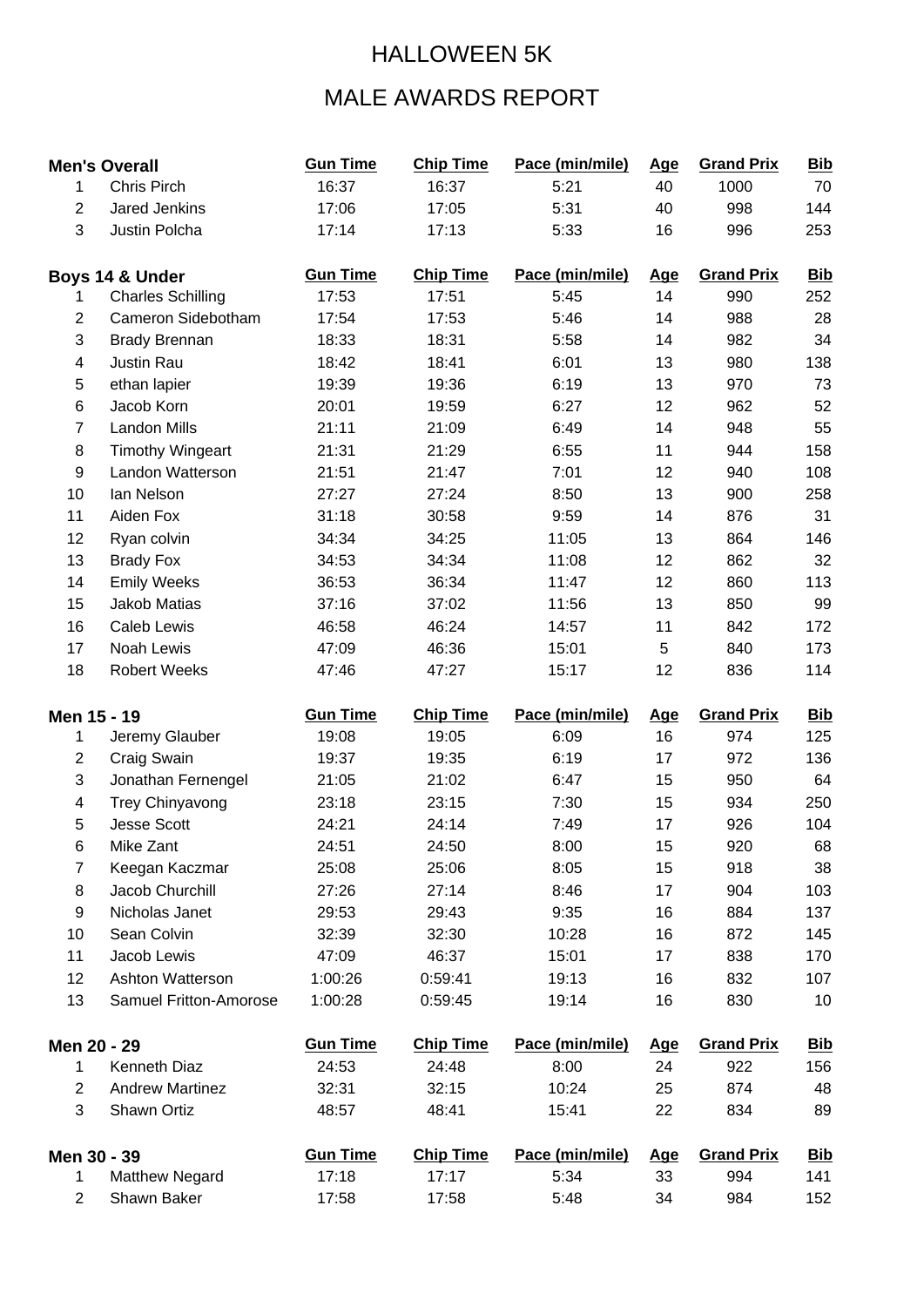|                          | Men 30 - 39 continued     | <b>Gun Time</b> | <b>Chip Time</b> | Pace (min/mile) | <b>Age</b> | <b>Grand Prix</b> | <b>Bib</b>       |
|--------------------------|---------------------------|-----------------|------------------|-----------------|------------|-------------------|------------------|
| 3                        | James Thompson            | 19:03           | 19:01            | 6:08            | 32         | 976               | 43               |
| $\overline{\mathcal{A}}$ | David Schaeffer           | 19:43           | 19:39            | 6:20            | 38         | 968               | 151              |
| 5                        | <b>Bryan Harvey</b>       | 19:57           | 19:52            | 6:24            | 37         | 964               | 167              |
| 6                        | <b>Mathew Smith</b>       | 20:16           | 20:13            | 6:31            | 36         | 956               | 61               |
| 7                        | <b>Eric Barton</b>        | 21:30           | 21:25            | 6:54            | 37         | 946               | 21               |
| 8                        | Sean Loveless             | 24:17           | 24:11            | 7:48            | 39         | 930               | 37               |
| 9                        | <b>Benjamin Carlton</b>   | 25:53           | 25:37            | 8:16            | 33         | 916               | 111              |
| 10                       | Aaron Olinger             | 26:45           | 26:08            | 8:25            | 34         | 914               | 155              |
| 11                       | John Howser               | 28:26           | 28:12            | 9:05            | 32         | 896               | 256              |
| 12                       | <b>Christopher Pegues</b> | 37:22           | 36:59            | 11:55           | 34         | 858               | 162              |
| 13                       | <b>Tyler Robinson</b>     | 37:22           | 36:59            | 11:55           | 33         | 856               | 110              |
| 14                       | <b>Rich Simpson</b>       | 37:22           | 36:59            | 11:55           | 34         | 854               | 139              |
| 15                       | Kelson Logan              | 37:22           | 36:59            | 11:55           | 32         | 852               | 261              |
| 16                       | Stephen Harklerode        | 44:44           | 44:17            | 14:16           | 36         | 844               | 5                |
| Men 40 - 49              |                           | <b>Gun Time</b> | <b>Chip Time</b> | Pace (min/mile) | <u>Age</u> | <b>Grand Prix</b> | <b>Bib</b>       |
| 1                        | <b>Justin Neibauer</b>    | 17:50           | 17:49            | 5:45            | 40         | 992               | 148              |
| $\boldsymbol{2}$         | James Hayner              | 17:59           | 17:58            | 5:48            | 40         | 986               | $\boldsymbol{9}$ |
| 3                        | <b>EJ OMalley</b>         | 19:42           | 19:41            | 6:21            | 45         | 966               | 175              |
| $\overline{\mathcal{A}}$ | Josh Mills                | 20:17           | 20:11            | 6:31            | 40         | 960               | 56               |
| 5                        | william colvin            | 24:23           | 24:13            | 7:48            | 44         | 928               | 147              |
| 6                        | Greg Watterson            | 25:02           | 24:36            | 7:56            | 46         | 924               | 135              |
| $\overline{7}$           | Jeremy Glauber            | 27:43           | 27:22            | 8:49            | 46         | 902               | 126              |
| 8                        | Ricardo Barton            | 29:36           | 29:08            | 9:23            | 42         | 890               | 131              |
| 9                        | <b>Emily Barton</b>       | 29:36           | 29:08            | 9:23            | 41         | 888               | 132              |
| 10                       | Michael Salisbury         | 29:59           | 29:47            | 9:36            | 49         | 882               | 161              |
| 11                       | Jim Dutrow                | 33:34           | 33:15            | 10:43           | 42         | 868               | 101              |
| Men 50 - 59              |                           | <b>Gun Time</b> | <b>Chip Time</b> | Pace (min/mile) | <b>Age</b> | <b>Grand Prix</b> | <u>Bib</u>       |
| 1                        | Craig Chasse              | 18:45           | 18:42            | 6:02            | 51         | 978               | 65               |
| $\overline{2}$           | <b>Brad Rippey</b>        | 20:14           | 20:12            | 6:31            | 54         | 958               | 22               |
| 3                        | <b>Ted Poulos</b>         | 20:53           | 20:47            | 6:42            | 58         | 952               | 51               |
| $\overline{\mathbf{4}}$  | Steven Konopa             | 21:34           | 21:30            | 6:56            | 50         | 942               | 149              |
| 5                        | Duane Williamson          | 21:52           | 21:48            | 7:02            | 57         | 938               | 41               |
| 6                        | James LaFratta            | 26:22           | 26:15            | 8:28            | 54         | 910               | 16               |
| $\overline{7}$           | <b>Frederick Woods</b>    | 28:37           | 28:11            | 9:05            | 52         | 898               | 166              |
| 8                        | James Rohr                | 28:52           | 28:39            | 9:14            | 59         | 892               | 118              |
| 9                        | David Marks               | 30:29           | 30:10            | 9:43            | 58         | 880               | 94               |
|                          | Men 60 & Over             | <b>Gun Time</b> | <b>Chip Time</b> | Pace (min/mile) | <u>Age</u> | <b>Grand Prix</b> | <u>Bib</u>       |
| 1                        | Terry McLaughlin          | 20:40           | 20:36            | 6:39            | 60         | 954               | 45               |
| $\overline{2}$           | David Lovegrove           | 23:07           | 23:03            | 7:26            | 64         | 936               | 53               |
| 3                        | <b>Bret Schmidt</b>       | 24:33           | 24:00            | 7:44            | 61         | 932               | 76               |
| $\overline{\mathbf{4}}$  | Allen Vaughan             | 26:24           | 26:14            | 8:27            | 70         | 912               | 62               |
| 5                        | Vic Culp                  | 29:27           | 26:27            | 8:31            | 64         | 908               | 69               |
| 6                        | John Wendland             | 26:55           | 26:43            | 8:37            | 68         | 906               | 14               |
| $\overline{7}$           | <b>Ralph Arquiette</b>    | 28:39           | 28:33            | 9:12            | 65         | 894               | 49               |
| 8                        | Jose Delgado              | 30:03           | 29:21            | 9:27            | 61         | 886               | $\mathbf{3}$     |
| 9                        | John Henderson            | 30:23           | 30:12            | 9:44            | 67         | 878               | 44               |
| 10                       | Stephen Fisher            | 33:23           | 33:03            | 10:39           | 72         | 870               | 46               |
| 11                       | Sam Dutrow                | 34:31           | 34:12            | 11:01           | 77         | 866               | 96               |
| 12                       | <b>Clint Vincent</b>      | 37:34           | 37:12            | 11:59           | 66         | 848               | $\overline{7}$   |